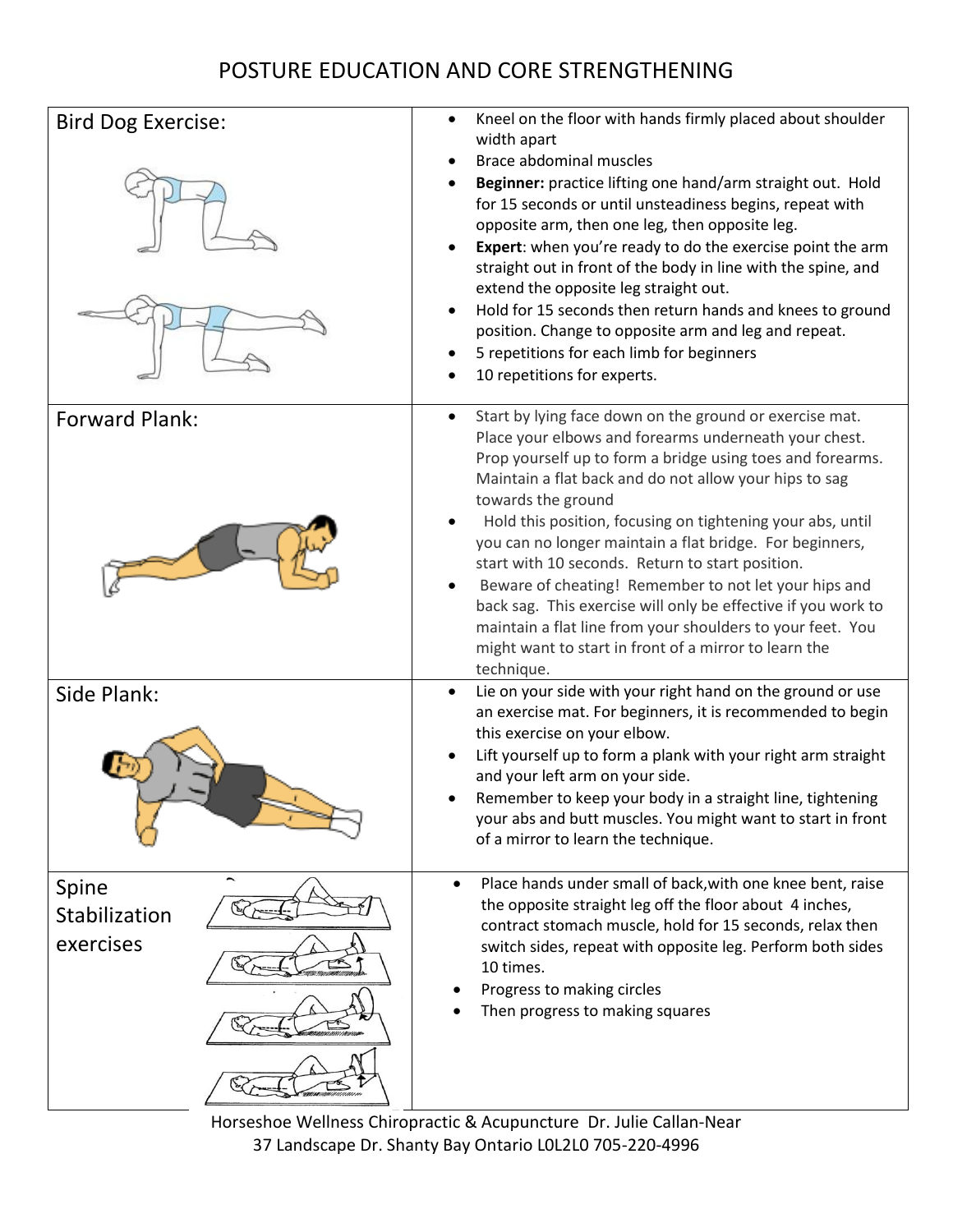## POSTURE EDUCATION AND CORE STRENGTHENING

| <b>Hip Hinge Training:</b>    | Starting Position: Kneeling facing a wall with nose touching<br>wall.<br>Action: slide down the wall bending from the hip not the low<br>back, keep the low back straight and the nose against the<br>wall until you arrive at the bottom with knees fully bent.<br>Do not pull away from the wall this is cheating and you will<br>start bending the lumbar spine this is poor technique                                                                                                                                                           |
|-------------------------------|-----------------------------------------------------------------------------------------------------------------------------------------------------------------------------------------------------------------------------------------------------------------------------------------------------------------------------------------------------------------------------------------------------------------------------------------------------------------------------------------------------------------------------------------------------|
| <b>Cat Camel</b><br>Exercise: | Starting Position: Kneel down on the floor and assume the<br>"all-four's" position. Keep your head straight so that the<br>gaze of your eyes is toward the floor.<br>Action: Slowly allow your trunk to sag as far as you can so<br>that your back is arched. Do not, pull it down, but let it relax<br>as you lift up your face towards the ceiling.<br>Then round your back up at the waist as far as you can by<br>contracting your lower abdominal muscles as you lower the<br>top of your head toward the floor.                               |
| <b>McKenzie Extension</b>     | Starting Position: Lie on your stomach on a mat with<br>your weight on your forearms.<br>Action: Lie on your stomach on a mat and lean on your<br>elbows Stay in this position for about 10 seconds,<br>making sure that you relax your low back completely.<br>Once relaxed you can progress to your hands from your<br>elbows<br>this position should centralize your pain                                                                                                                                                                        |
| <b>BRUGGER RELIEF POSTION</b> | Put your feet under your knees with feet shoulder width<br>٠<br>apart.<br>Sit up, lift your chest, brace your shoulder blades down, back<br>and together, arch your back slightly. Rotate your arms<br>outward slightly so your palms face forward. Separate your<br>fingers and point your thumb backwards.<br>Perform a light chin-tuck (try to give yourself a double chin,<br>but avoid flexing<br>the chin to chest).<br>Hold this position while taking a deep breath in through the<br>abdomen. Can repeat up to two to three times per hour |